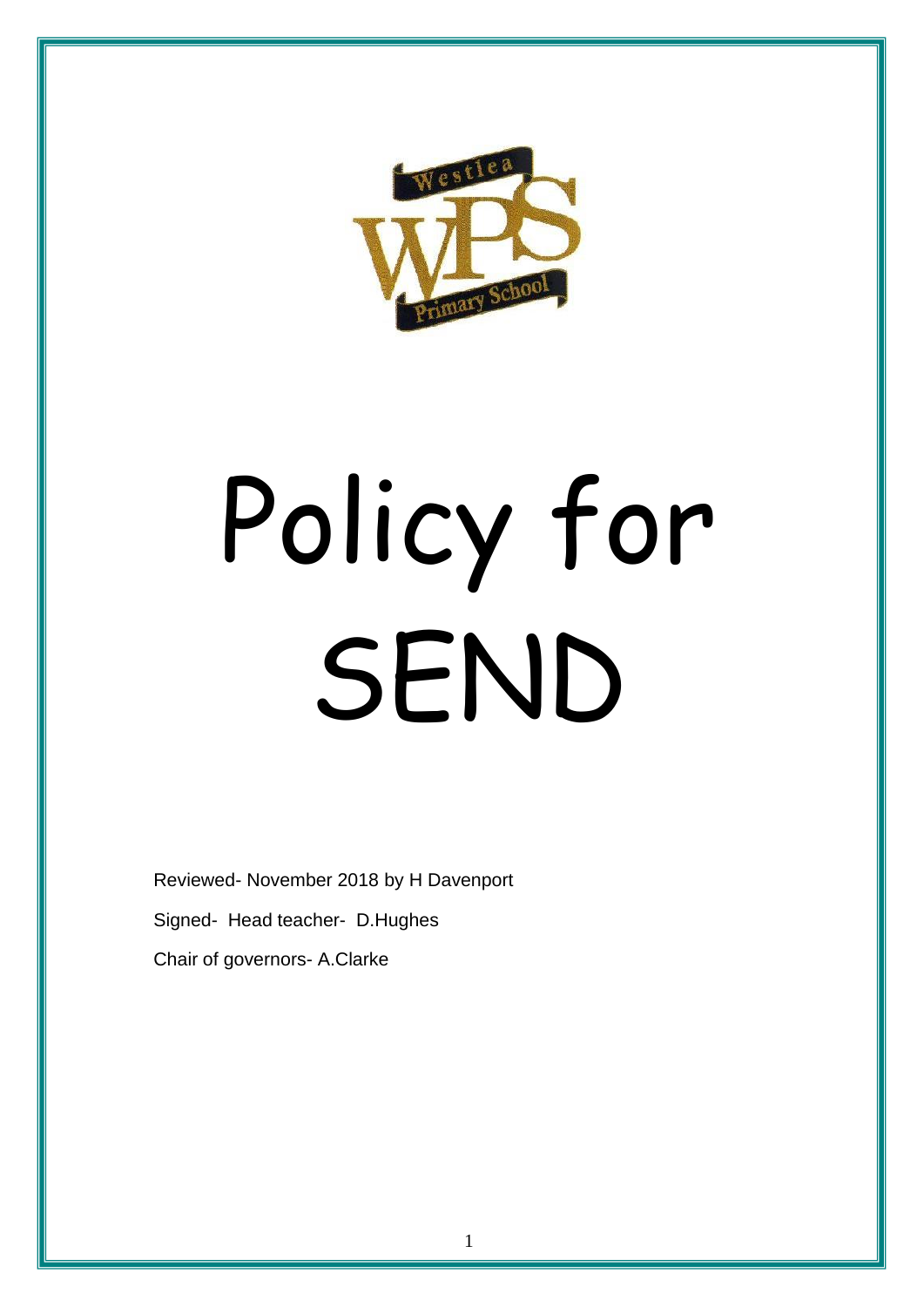## **SPECIAL EDUCATIONAL NEEDS POLICY**

**This policy should be read in conjunction with The Code of Practice, The SEND Information Report and the following:**

- **Equality Objectives;**
- **Accessibility Plan;**
- **Assessment for Learning;**
- **Anti-Bullying Policy;**
- **Medical Needs Policy**

## **1. DEFINITIONS**

## **Definition of Special Educational Needs and Disability (SEND):**

For the purposes of this policy we have used the term Special Educational Needs as defined by the Special Educational Needs and Disability Code of Practice: 0- 25 implemented in September 2014.

A child or young person has SEN if they have a learning difficulty or disability which calls for special educational provision to be made for him or her. *(Code of Practice D.F.E. 2014)*

A child of compulsory school age has a learning difficulty or disability if he or she:

- a) has a significantly greater difficulty in learning than the majority of pupils of the same age; or
- b) has a disability which prevents or hinders him or her from making use of facilities of a kind generally provided for others of the same age in mainstream schools.

Special educational provision which meets the needs of children and young people with SEN includes:

• High quality teaching that is differentiated and personalized to meet the individual needs of the majority of children and young people. Some children and young people need educational provision that is additional to or different from this. This is special provision under Section 21 of the Children and Families Act 2014.

## **2. RATIONALE**

Westlea Primary School is an inclusive school, catering for a wide range of SEND, including pupils with:

- Communication and interaction needs.
- Cognition and learning needs
- Social, emotional and mental health difficulties
- Sensory or physical needs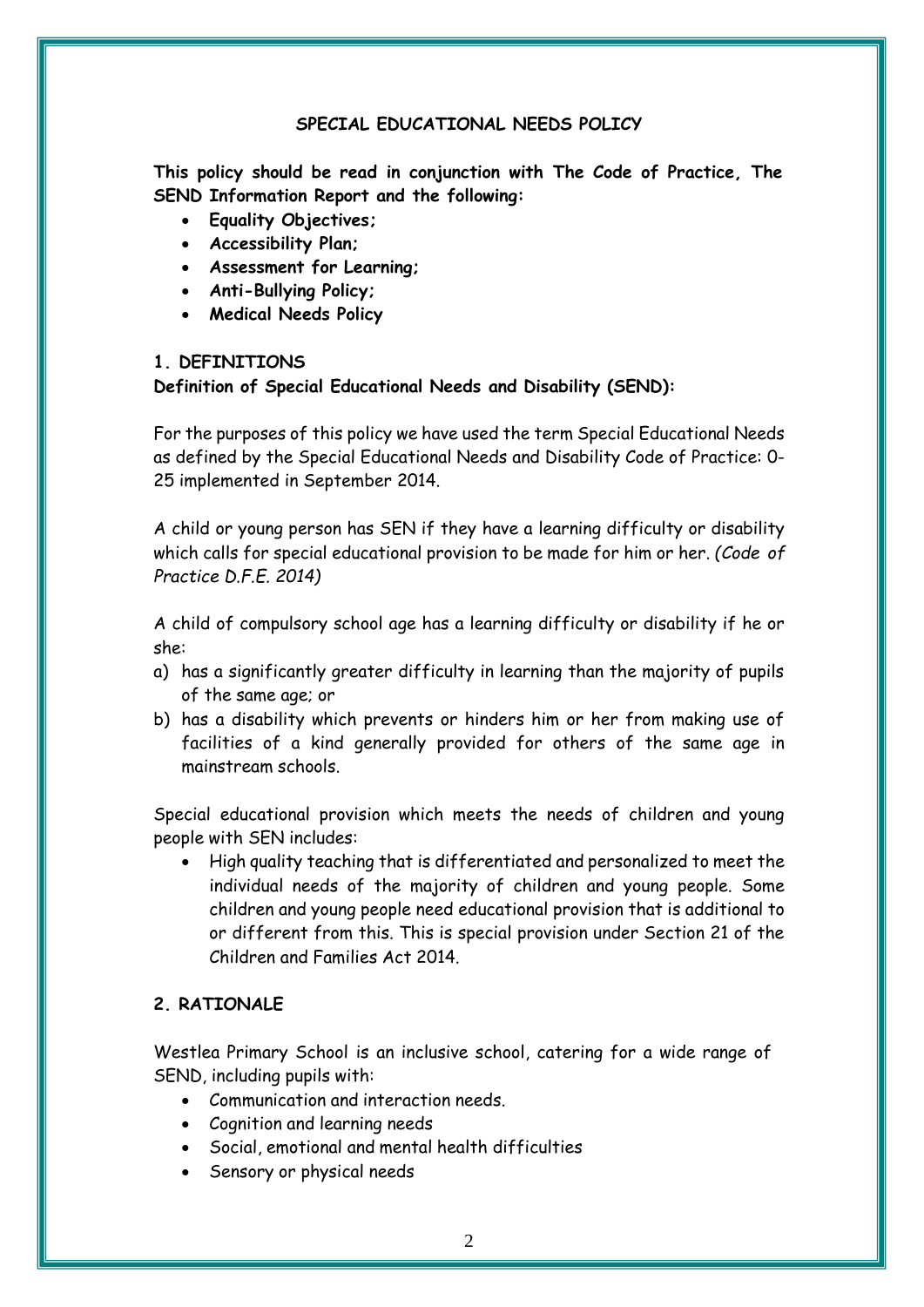Our school welcomes all children and values them as individuals, treating them equally and with respect. We believe that all children have the right to have their own particular needs recognised and addressed in order to achieve success. We believe that all teachers are teachers of children with SEN and it is therefore a whole school responsibility to ensure that these children's needs are addressed. Through staff working together as a team, and in partnership with pupils and their parents, we strive to ensure that the following aims are met. We place a great deal of value on the role of the parent/carer. We understand that it can be difficult in some cases for parents to deal with the fact that their child has additional needs and we are particularly sensitive in the early stages when a child is first identified. We aim to reassure parents/carers and clarify issues/information for them throughout the SEN process. We recognise that parents hold key information and have knowledge and experience to contribute to the shared view of their child's needs and the best ways of supporting them. All parents of pupils with Special Educational Needs will be treated as partners and supported to play an active and valued role in their pupil's education. We will always keep parents/carers well informed about their child's special needs and invite them to all review meetings.

#### **Aims**

- To follow the guidelines set out in the SEN Code of Practice;
- To ensure that all pupils have equal access to a broad, balanced curriculum, which is differentiated to meet individual needs and abilities;
- To identify children with SEN as early as possible and plan a program of support and intervention to address their needs;
- To regularly track the progress of children with SEN through school tracking systems, review meetings, lesson observations and provision maps and support plans;
- To provide good quality and regular training for staff in relevant areas of SEN;
- To evaluate the impact of staff training and provision/intervention programs;
- To develop good relationships with parents/carers to ensure pupils with SEN are supported well both at home and at school;
- To ensure that all staff working with SEN children are clear about their roles;
- To ensure that the SEN budget is used appropriately to fund high quality resources for children with Special Educational Needs.
- To work effectively with a range of other external agencies;
- To make good links with other mainstream primary schools, secondary schools, and special schools.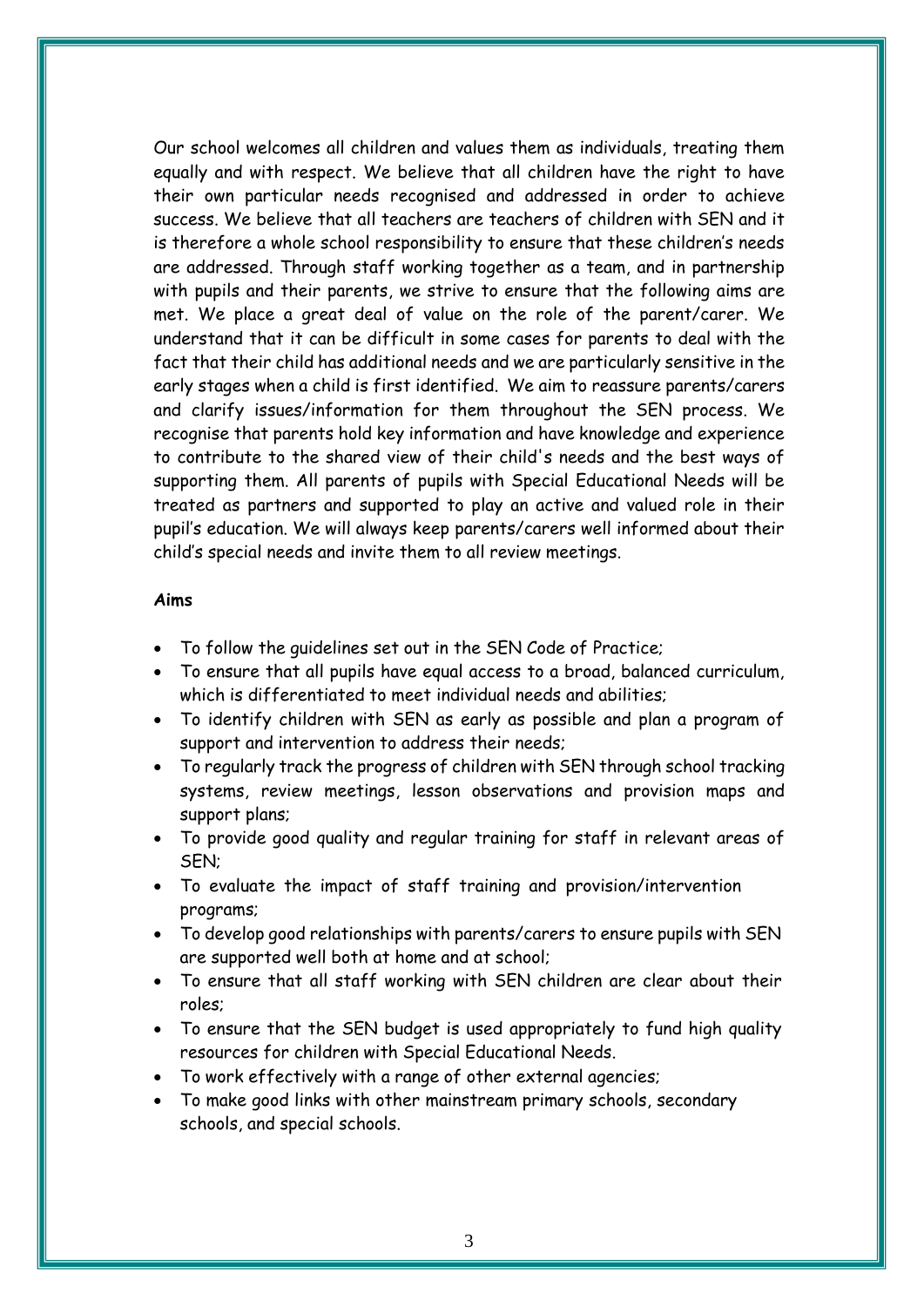# **3. ROLES AND RESPONSIBILITIES**

Provision for pupils with special educational needs is a matter for the school as a whole.

# **Governing Body**

The governing body will have the following responsibilities. They will:

- appoint a governor with specific responsibility for SEN:
- have regard to the SEND Code of Practice and should oversee the implementation of the reform and provide strategic support to the head teacher
- publish information on the school's website about the implementation of the governing body's or the proprietor's policy for pupils with SEN.
- ensure that there is a qualified teacher designated as SENCO.
- cooperate generally with the local authority including in developing the local offer and when the school is being named in an EHC plan.
- ensure that arrangements are in place in schools to support pupils at school with medical conditions.
- publish information about the arrangements for the admission of disabled children, the steps taken to prevent disabled children being treated less favourably than others, the facilities provided to assist access of disabled children, and their accessibility plans.
- ensure that all governors are aware of the school's SEN provision including the deployment of funding, equipment and personnel.

# **The Head teacher**

The head teacher will have the following responsibilities. They will:

- take overall responsibility for implementing the code of practice.
- ensure that the SENCO has adequate time to carry out duties and is able to influence strategic decisions about SEN.
- ensure the wider school community understands the implications of SEN provision for whole school improvement (from governors to classroom teachers and teaching assistants).
- put in place arrangements to ensure parents are regularly engaged in discussions about the progress of their child (at least three times a year).
- ensure a process is in place for involving parents and young people in reviewing provision and planning for those currently on support plans and any newly identified pupils with SEN.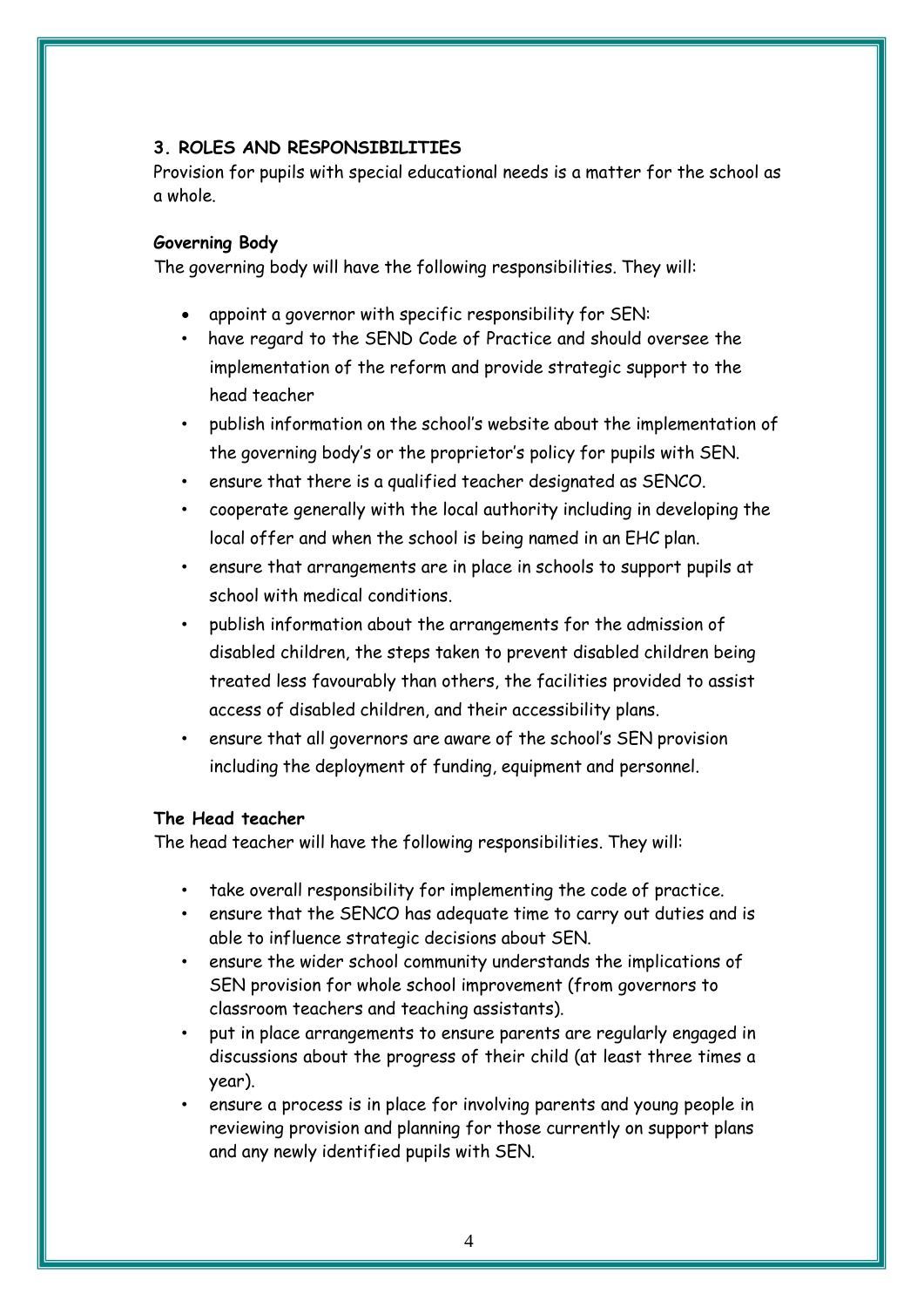• report to the governing body how resources are deployed to meet provision.

# **The Special Educational Needs Co-ordinator (SENCO)**

The role of the SENCOs includes:

- oversee day-to-day operation of school's SEN policy;
- coordinating provision for children with SEN;
- liaise with designated teacher where a Looked after Child has SEN;
- overseeing SEN support plans and ensuring teachers and support staff work closely with parents/ carers to follow a graduated approach to SEN Support;
- advise on use of delegated budget/ other resources;
- liaise with parents of children with SEN;
- maintain links with other education settings and outside agencies;
- liaise with potential next providers of education;
- work with head and governors on Equality Act; and
- ensure that SEN records are up to date.
- contribute to the in service training of staff

## **Class Teachers**

Class teachers have the following responsibility to:

- provide 'Quality First Teaching' and a graduated approach of assess, plan, do, review.
- focus on outcomes for the child: Be clear about the outcome wanted from any SEN support.
- be responsible for meeting special educational needs: Use the SENCO strategically to support the quality of teaching, evaluate the quality of support and contribute to school improvement.
- have high aspirations for every pupil: Set clear progress targets for pupils and be clear about how the full range of resources are going to help reach them.
- work in partnership with pupils and parents/carers in planning and reviewing progress, seek their views and provide regular updates on progress.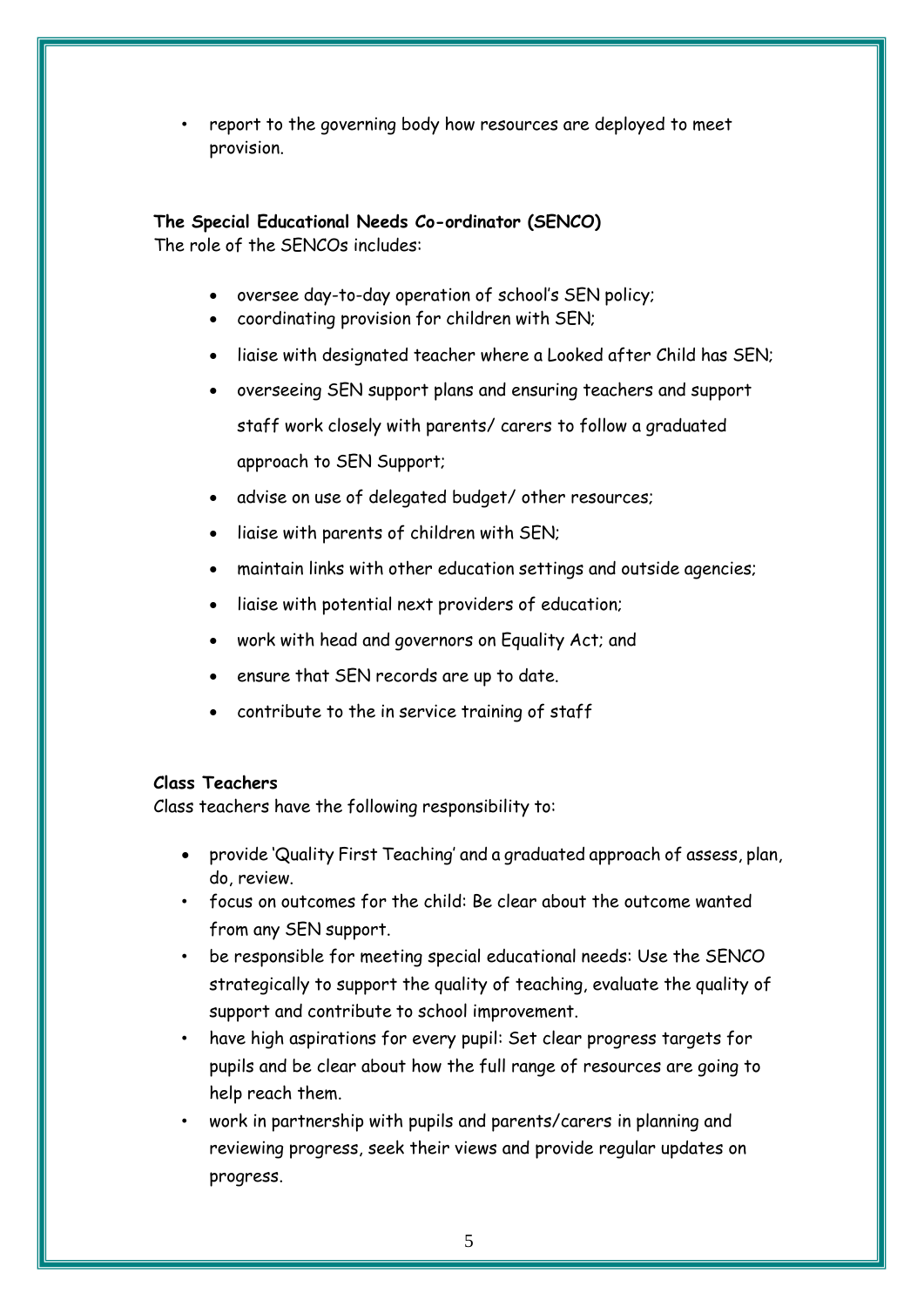# **SEN Support Staff**

Class teachers work with SEN support staff to plan effective provision for pupils with SEN. Effective liaison between support staff and class teachers is essential to ensure planned activities are linked to targets set out in support plans.

- LSA/TAs are part of the whole school approach to SEN working in partnership with the class teacher and the SENCO to deliver pupil progress and to narrow gaps in performance.
- The support they give should be focused on the achievement of specific outcomes within the graduated approach to SEN support agreed with parents in the context of high quality teaching overall.
- LSA/TAs can be part of a package of support for the individual child but should never be a substitute for the teacher's involvement with that child.

# **3. Identification of SEN**

Through their discussions, observations, assessments and data analysis the SENCOs, class teachers, key workers and support staff will identify any children who appear to have SEN. Children with SEN may also be identified by outside agencies and organisations. Parents and carers may also inform the SENCOs or teaching staff of any concerns and possible Special Educational Needs. When a child is identified as having SEN they will be placed on the SEN register as SEN Support.

# **SEN Support**

When a class teacher or the SENCOs identify a child with Special Educational Needs, the class teacher will provide interventions through 'Quality First Teaching' that are additional to those provided as part of the school's usual differentiated curriculum. The triggers for SEN support are that, despite receiving quality first teaching the child:

- continues to make little or no progress in specific areas over a long period;
- continues working at National Curriculum levels substantially below that expected of children of a similar age;
- continues to have difficulty in developing literacy and mathematics skills;
- has emotional difficulties which substantially and regularly interfere with the child's own learning or that of the class group.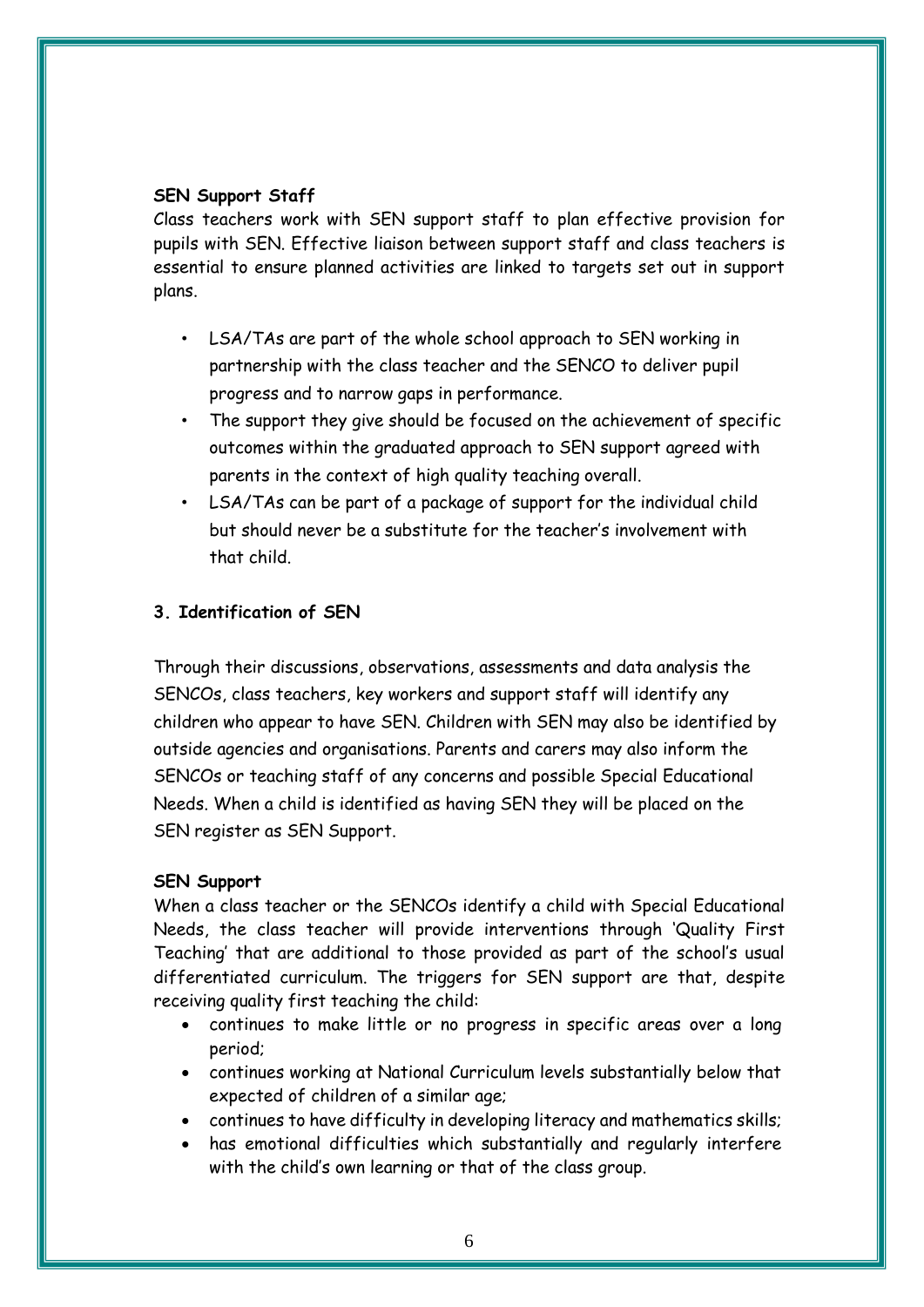- has sensory or physical needs, and requires additional specialist equipment or regular advice or visits by a specialist service;
- has ongoing communication or interaction difficulties that impede the development of social relationships and cause substantial barriers to learning.

If necessary the SENCO, in partnership with parents and the child, may refer to outside agencies such as Educational Psychology or Specialist Support Teams for additional support.

# **Referral for Education, Health and Care Assessment**

Where, despite the school having taken relevant and purposeful action to identify, assess and meet the SEN of a child, or the child has not made expected progress the school or parents should consider requesting an Education, Health and Care Assessment. To inform this decision the local authority will expect to see evidence of action taken by the school. These include:

- Records of regular interventions, strategies, reviews and their outcomes;
- The pupil's health including the child's medical history where relevant;
- Early Learning Goals and National Curriculum levels of attainment in literacy and mathematics;
- Educational and other assessments, for example from an advisory specialist support teacher or an educational psychologist;
- Views of the parents and of the child;
- Involvement of other professionals such as health, social services or education welfare service.
- Costed provision maps

Parents or school are the only partner who can request an Education, Health and Care Assessment.

## **Education, Health and Care Plan (EHCP)**

An EHCP includes the following and will be reviewed annually:

- The pupil's name, address and date of birth;
- Details of all of the pupils special needs, including health needs;
- Identification of the special educational provision necessary to meet the pupil Special Educational Needs;
- Short term targets for the child to work towards;
- Identification of the type and name of the school where the provision is to be made;
- Relevant non-educational needs of the child;
- Information on non-educational provision;
- Reports and views of any other specialist involvement.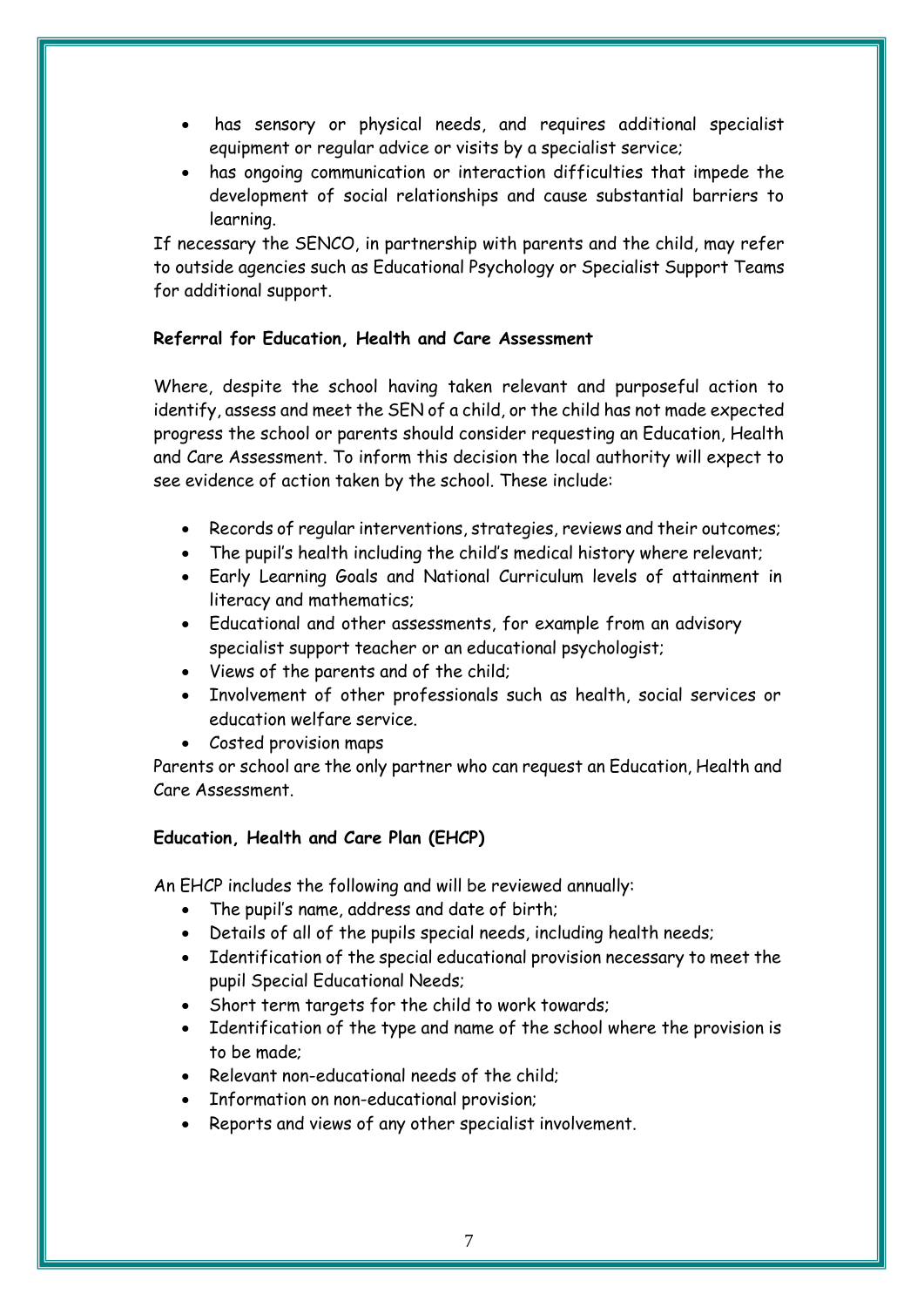All children with EHCP will have short-term targets set for them that have been established after consultation with parents, and the child. An EHCP will be reviewed annually and will last until the child is 25, or all targets are met.

## **4. RECORDING SEN**

Records are kept on all children with SEN, detailing steps taken to support them. Record files are kept by the SENCO

## **SEN Register**

This is a file kept by the SENCO. It indicates which children have SEN and what stage they are at. The SENCO maintains the Register as a working document. The Register will state the following:

- Child's name;
- Date of Birth;
- Details of SEN;
- Involvement of outside agencies;

## **Medical Register**

The head teacher maintains a copy of the Medical Register as the responsible person. Copies will be kept in the school office, easily accessible by first aiders and are available in other areas throughout school. The Medical Register may be amended throughout the year by the class teacher following consultation with their team leader. The SENCOs will become involved should a child's medical attention present a barrier to their learning.

**Pupil Files** are kept up to date by the SENCO.

**Class Teachers** will keep copies of support plans for reference and amending in their short term planning files

**Transfer of Information** will be the responsibility of the SENCO

## **5. ANNUAL REVIEWS**

It is a statutory requirement for children with an EHCP to have an Annual Review. At Westlea Primary School we hold annual reviews for children with an EHCP and termly reviews for those on SEN support. Parents/carers and other agencies, where appropriate, are invited to these. Some reviews are part of the Parent/Teacher evenings in the Autumn and Spring Terms. During these reviews, feedback is given about a child's progress and new targets are agreed where necessary.

## **6. STAFF TRAINING**